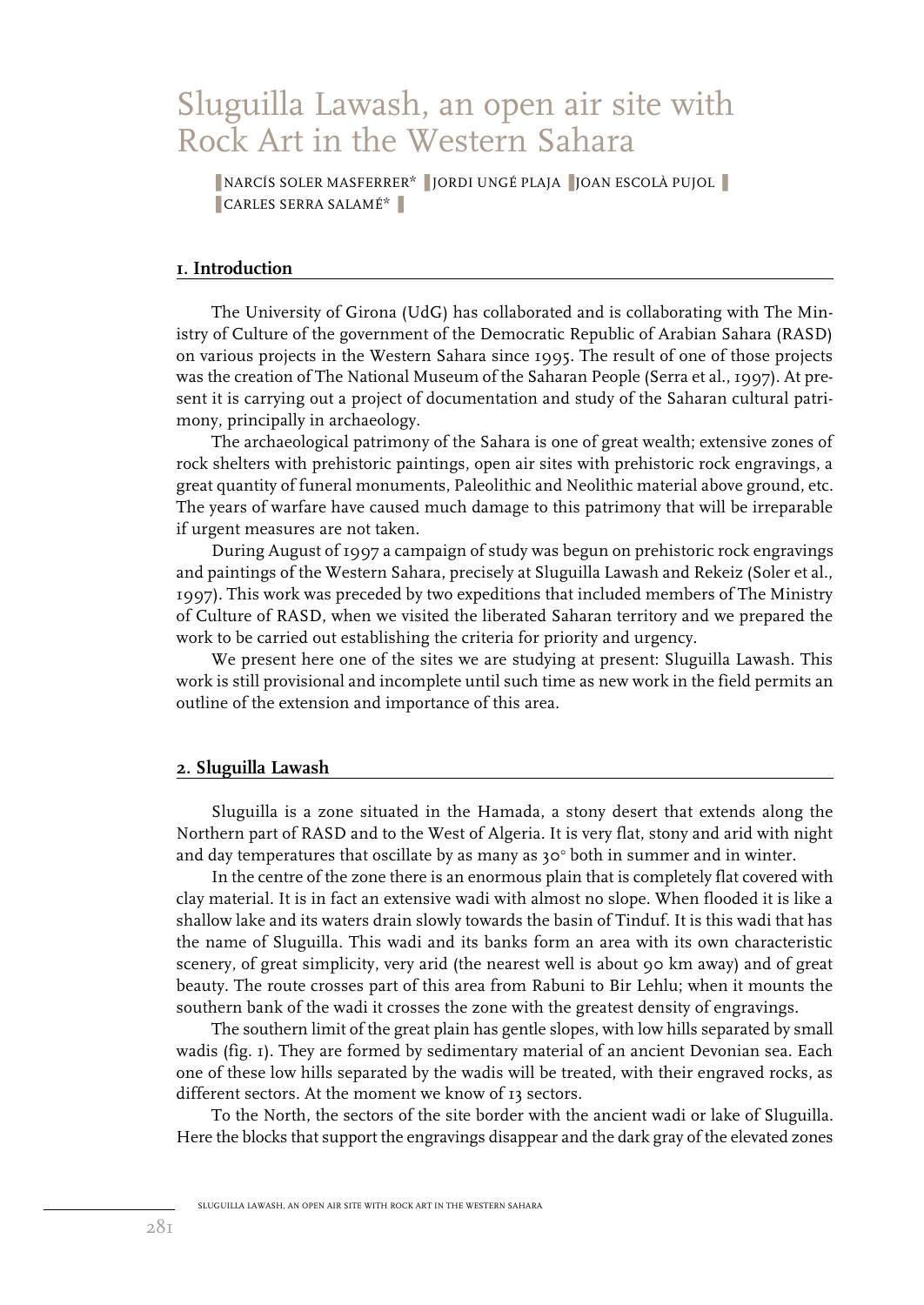

FIG. 1 – Sluguilla Lawash (RASD). The sectors with engraved rocks, south of the lake.

become a light brown and yellowish of the more clayey sediments. To the East and to the West we have not yet been able to find the limit of the artistic representations but it is probable that they continue along the length of the bank of the wadi, as more to the East of sector H and more to the West of the sector I it is possible to see groups of characteristics rocks which we have not yet visited. To limit the rock engravings is an objective to be realised in the next campaigns. Towards the South the group of rocks disappears therefore there are no possible supports for the engravings. The sectors "J", "K", "L" and "M", understood as being elevations between wadis, continue towards the South, and are limited for the disappearance of the groups of supporting rocks. On the other hand the sectors "A", "B", "C", "D", "E", "F", "G" and "I" are clearly framed by the wadis, while "H" is not yet limited by the eastern side.

In all of these sectors layers of dark Devonian rocks appear. On the low rise bordering the level of the Sluguilla Lake stand some flat horizontal blocks. It is here where the engravings are to be found. The majority of the rocks are fractured due to the drastic changes of temperature. More to the South the ground rises and the large blocks disappear and with them the engravings. The ground is covered with rocks with small faces that do not offer appropriate surfaces.

Between the blocks with engravings there is to be found on the ground other archaeological remains, although somewhat scarce compared with what is normal in the Western Sahara. They are of lithic industry of an archaic type: flakes, cores and bifaces worked in rhyolite, with very aeolian surfaces, of leptolithic industry in quartz and flint, and some fragments of ceramics. At the moment we do not know their relation to the engravings.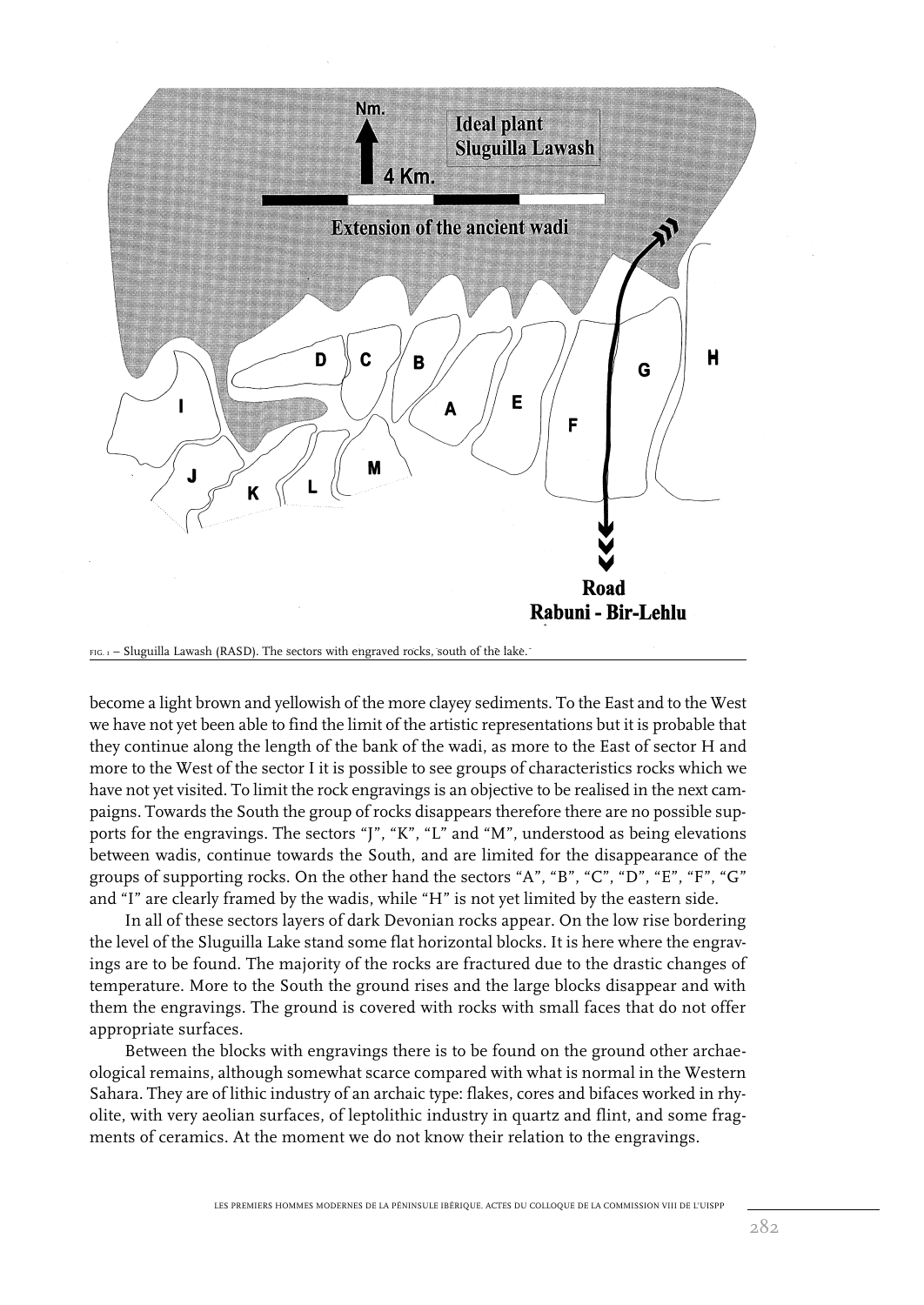In some period of the prehistoric times Sluguilla must have had an ecosystem similar to the present savannah with dry and rainy seasons with enough water and gramineae grasslands grazed by many wild animals between scattered woods of acacias trees. Numerous wadis empty into vast shallow wetlands covering an area of tens of square kilometres. Nowadays they are only flooded occasionally by the torrential rains characteristic of this area. During most of the time they are totally dry.

### **3. History**

The first knowledge we had of the prehistoric site that we call Sluguilla Lawash was published in 1973 by M. Milburn (1973) with the name of Ras Lentureg. It announced the discovery of some rock engravings that were found near the route that leads to Tinduf. It included tracings of some of the animals represented on the rocks nearest to the route, which compare with others engravings in the region of Tazzarine and other Sahara areas.

According to information from members of The Ministry of Culture of RASD "*Ras*" means heads and "*Lentareg*" means straight poles or sticks, and this area — *Ras Lentareg* is approximately 60 km Southeast of Sluguilla Lawash. The toponomy of these regions always presents difficulties, as it must be taken into account that we are speaking of an enormous desert. In spite of this we believe that we must try to describe as accurately as possible the precise toponomy.

In the same text the author mentions other site, Sidi Mulud, which also bears some carved figures, underlining some which are abundant in Sluguilla to, that Milburn considered as being difficult to define and which he thought were signs that probably represented traps used to hunt animals. Our companions from the Ministry of Culture did not recognise this name Sidi Mulud but told us that the wadi Sluguilla passed through three geographic zones that share the name *Sluguilla*<sup>1</sup> . They are consecutive, following the direction Northwest — Southeast. *Sluguilla Lawash* is the central zone, the Southern one is *Sluguilla el gasra*' also called *Sluguilla legrad*' and the Northern zone, *Sluguilla Ahmed Mulud'*. Probably this last one corresponds with the site mentioned by Milburn.

We arrived at the site on the 19th of March 1996. The place was indicated by a rock engraved with two animals, torn from its original place, which like a marker denoted, within the monotony of Sluguilla, the precise place where the groups of engravings could be seen. We visited and photographed many of them. The Minister of Culture for RASD, who accompanied us in person, told us that the place had been discovered by Ibrahim Lili and Mohamed Mojtar, the latter being the guide of our expedition. We took a small loose rock containing a carved ostrich, to Rabuni, where it was kept until it was later exhibited in the National Museum of the Saharian People, where it still remains.

While we studied the place we attracted the attention of a patrol of MINURSO $5$  from the base of Bir-Lehlu, who we told of the importance of the remains, at the same time asking them to protect them as much as possible.

The photographs that were taken and the information collected were used to make the panels of the National Museum of the Saharan People. This museum was installed in a building of the camp "27th of February" and inaugurated by the President of the Republic and the Rector of UdG on the 12th of October 1997.

After beginning our study the site were made known by F. Soleilhavoup (1997, 1998). He thought it was unknown and discovered by soldiers of the MINURSO. Captain J.F. Castille, who was posted during those months at the base of Bir Lehlu, having photographed

SLUGUILLA LAWASH, AN OPEN AIR SITE WITH ROCK ART IN THE WESTERN SAHARA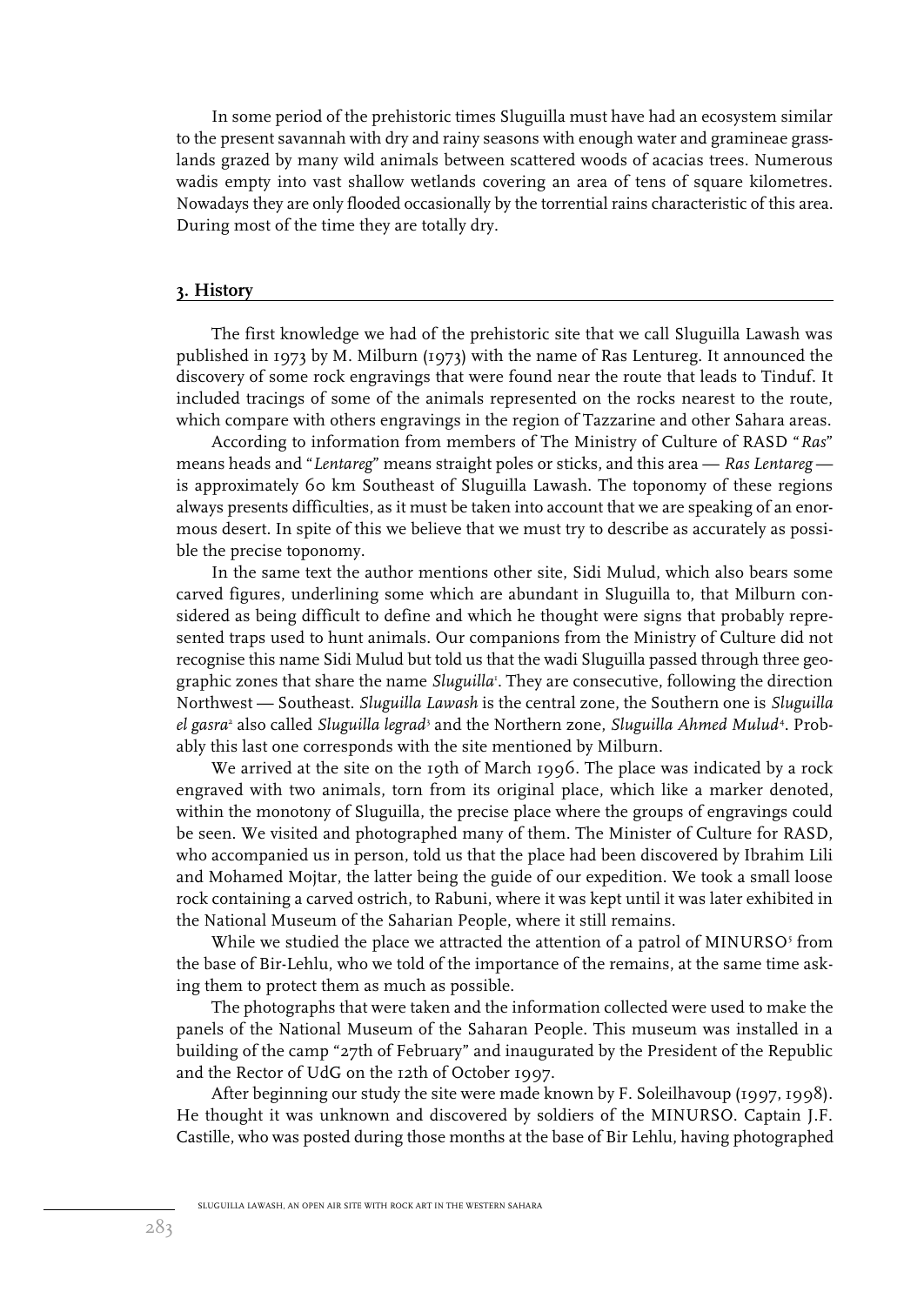the engravings, he had them posted. The present author took tracings of the photographs and counted the animals represented attributing the engravings as the school of Tazina.

At the beginning of 1997 members of the Ministry of Culture visited the remains and carried to Rabuni the loose, displaced rock that served as a marker, which at the moment is also in the National Museum.

We returned to visit the place in August 1997. In spite of the climatic difficulties we remained at Sluguilla from the 11th to the 16th of August. We worked over a large part of the site numbering more than a hundred of the groups of engraved rocks, taking numerous photographs and tracings and we began to divide the site into sectors in order to organise a systematic study.

Again in May 1998 we proposed to work in the desert of Sluguilla. We wanted to dedicate the largest part of our stay in the RASD, but a strong wind impeded this and we dedicated our efforts to the paintings at Tifariti. On returning we remained two days, during which time we studied known sectors and enumerated more groups.

# **4. The carvings of Sluguilla**

At the moment we know engravings in an extension of some 16 square kilometres with 150 groups of rocks, grouped in the sectors previously described. Each group was given a number and consists of one or various nearby rocks and separated from neighbouring groups. The groups are usually separated by several dozen metres. Some or several of the rocks have a decorated surface of variable size as well is variable the number, the size and the quality of the figures they bear. We know of a total of 193 rocks containing more than 275 figures that are more or less complete as well as countless remains of others and a multitude of incomprehensible engravings.

According to the sectors it is possible to appreciate stylistic differences but the similarities between them are striking (remarkable).

The rocks, in many cases with a smooth surface that is more or less horizontal, are an excellent support for the carvings. In spite of being rupestrian art and therefore static, the small size of the blocks, flat with slight thickness, make it possible to remove them with the aid of modern means. We have explained that during our first visit we saw a block that had been dug up and moved from its place, and we thought it was prudent to save another small block that we had documented previously. The danger exists therefore that a large part of the engraved blocks could disappear. This is what has happened to some of the engraved rocks of this type of art of the Western Sahara that was made known and published during the Spanish occupation. They were sacked and many blocks disappeared or were carried away to barracks or museums $^{\rm 6}.$ 

It is worth mentioning the finding of a small plaque, completely decorated on one face, which must be considered as being mobiliar art, with the figure of an animal and other markings more confusing.

The carvings present a deep incision sometimes 10 mm in depth and wide, although the most usual is between  $4$  and  $8$  mm, with a section in the form of a "U". This characteristic means that the carvings are easily distinguished, although in some cases the erosion of the surface of the support makes it difficult to see. The change of position and the intensity of the sun provoke different visions, varying the colour of the rock, the contrast of light and shade as well as the depth and perspective of the animals. This technique is comparable to the school of Tazina (Muzzolini, 1988, 1995) extended throughout the whole of the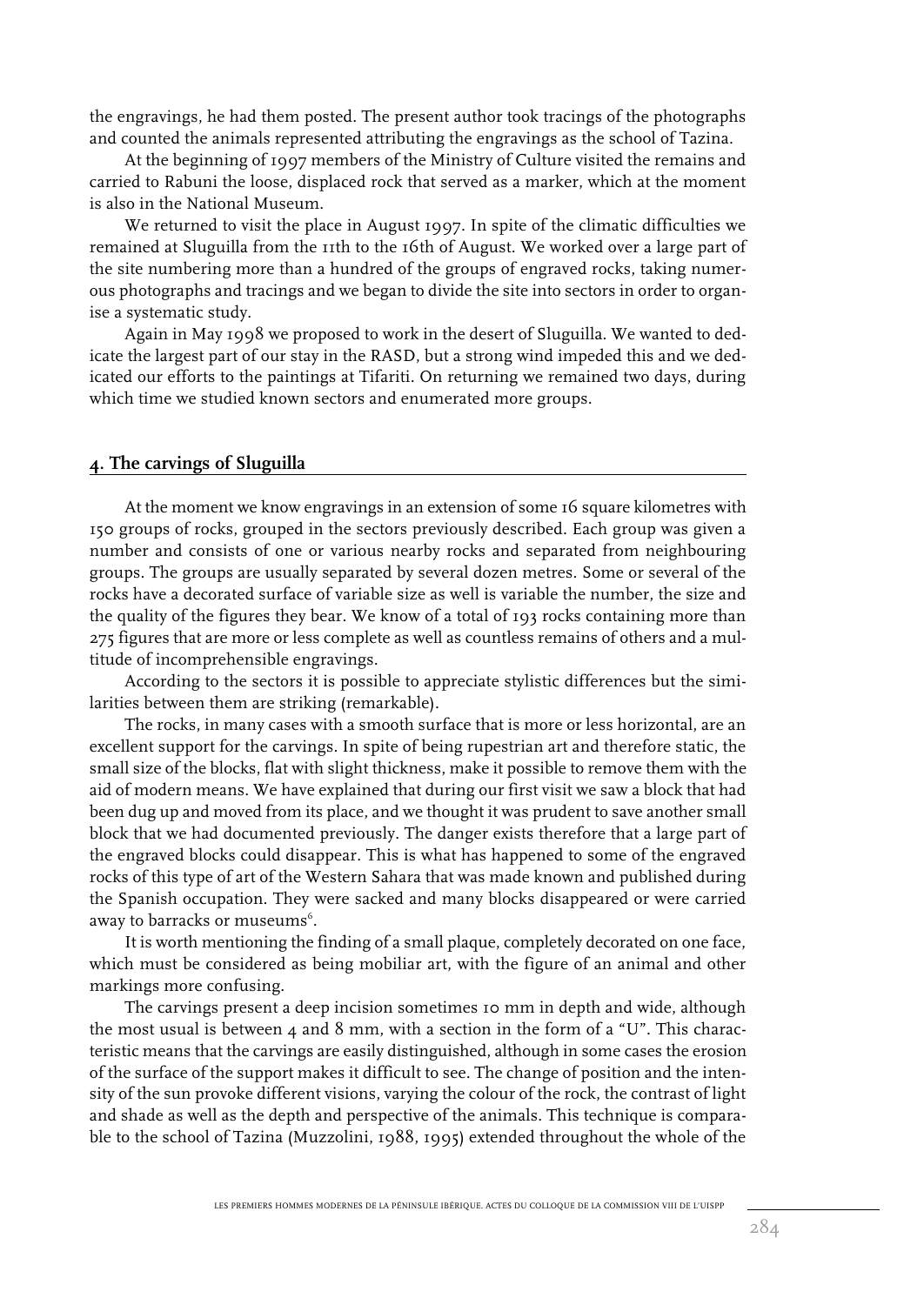Sahara but has maximum density in the extreme South of Morocco and the North of the Western Sahara in the region of Seguia el Hamra. Sluguilla Lawash is related by its technique to the School of Tazina but the theme is less varied than those attributed to that School in a wider sense. In Sluguilla there are no chariots nor clear scenes of domestication and the anthropomorphous figures so characteristic of that school are scarce; we only counted two clear cases. Neither are there horses nor camels that would help to determine a clear and more modern chronology. To our way of understanding the theme of the figures of Sluguilla evokes the world of the hunter.

According to Le Quellec (1993) the validity of the denomination "School of Tazina" depends on a certain unity of style and culture rather doubtful, even suggesting that it could be deceiving. He states that this apparent unity could be due solely to the utilisation of the same supports and techniques of incision that provoke the realisation of some similar strokes, overall the characteristic of the elongated extremities.

The theme of the representations is principally animalistic, predominated by the groups of bovidae: antelopes, bovines and gazelles, also there are numerous giraffes, rhinoceros, ostrich and elephants, in order of importance. Also appear signs, symbols, some anthropomorphous and many incomplete animals difficult to determine due to the state of conservation, principally in consequence of erosion from the wind, an important factor in that area.

The style is basically figurative, in as such that the artists found their inspiration in the elements of their surroundings, that is to say, the animals that lived around them and which were well known by the inhabitants of that area. This figuratism can be divided into different grades of schematism7 , which range from the most natural representation, where it is possible to clearly appreciate defined anatomical details — hoofs, horns, hair, manes ... — to animals very difficult to define due to an elevated degree of abstraction of the picture. The animals are generally presented in profile but there are some exceptions, such as that of an elephant head on. One of the most usual motives, seen on many rocks, also pointed out by other authors, like Milburn in Sidi Mulud, is a globe or ellipsis. We baptised it zeppelins as we did not hesitate to interpret it as bovines seen from above, from a perspective that we could call aerial perpendicular (Fig. 2).

One obvious question, but necessary to take into account, is the fact that it becomes more difficult to represent in a natural form the animals that are engraved, even more so when the line to be traced is so thick and for the hardness of the stone all of which make it enormously difficult to represent very small details.

The rock supports, as we have mentioned before, are blocks or plaques of sedimentary stone of the Devonian era, of different colour and hardness. The artists knew these differences very well, only carving the softer light brown ones, while the harder ones that are black or a dark brown colour have no engravings. We only found one exception, an animal with elongated legs that had trespassed onto one of the hardest stones. Apart from these two principal types of rock there are other outcrops of sedimentary plaques with a great abundance of fossils, but here no carvings were found. Probably because the fossils would have distorted and made difficult a clean cut.

The placing of the carvings on the supports are apparently aleatory, but in some cases the artist has clearly taken advantage of corners or cracks, or a natural relief in the rock to place the animals, (not for the realisation). Also the pre-existence of another figure permits them to use some cuts to form another animal together with the previous one, or within the same, that is to say, two animals in one, although this is a question that can be argued because it is difficult to decide whether they have simply made use of a previous cut or if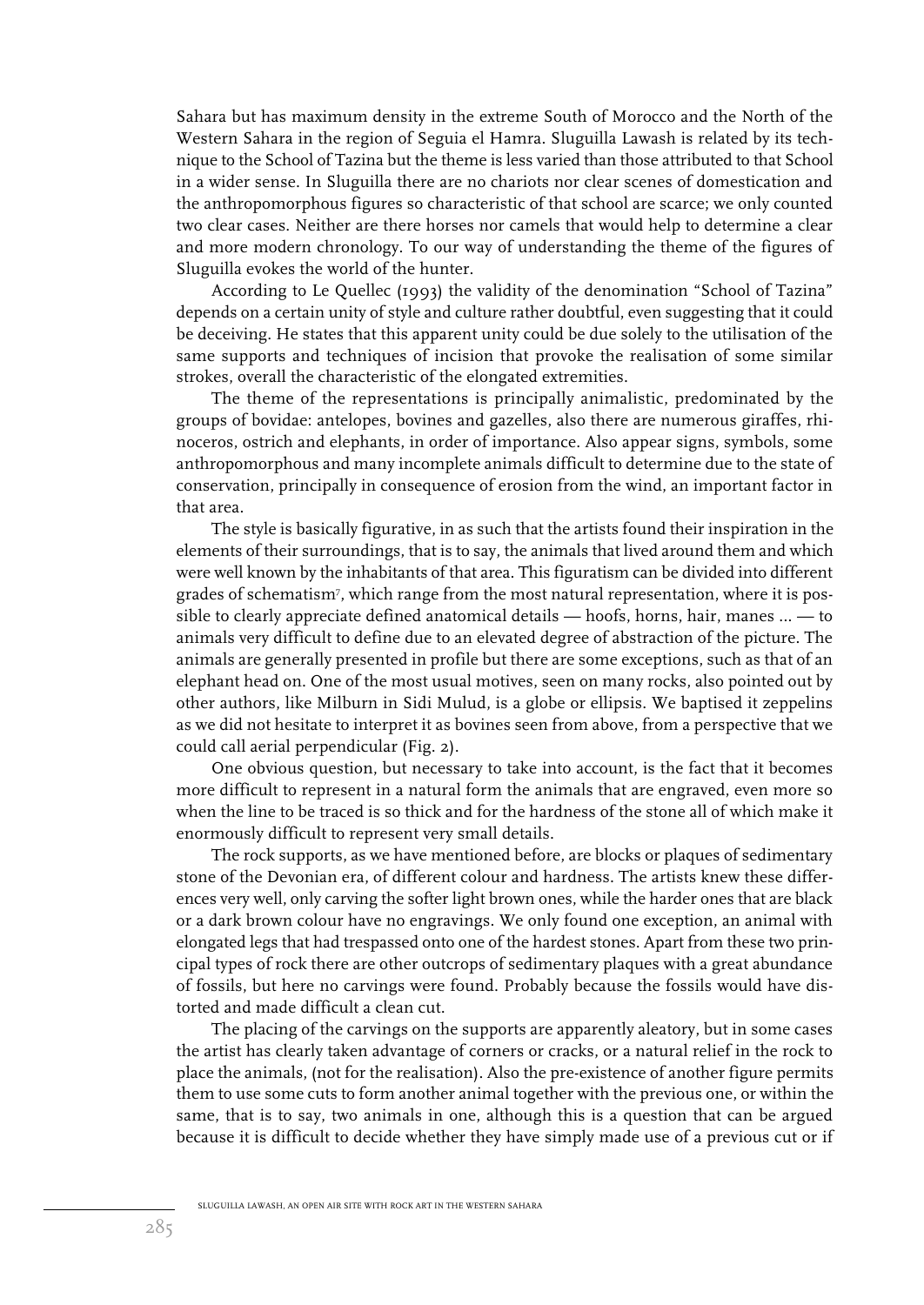

FIG. 2 – Sluguilla Lawash (RASD). The "zeppelins" are possibily bovines seen from above.

they are associations with a special significance (Le Quellec, 1993) (Fig. 3). The difficulty of tracing the cut which they wanted to be deep and wide, obliged a schematism to conform with the convention of style that has been named as the school of Tazina.

This super positioning is unusual although we have documented several cases. Possibly the existence of many supports providing so many surfaces make super positioning unnecessary. These few cases of super positioning do not indicate different chronological horizons nor do they permit the detection of different styles. This leads us to suppose that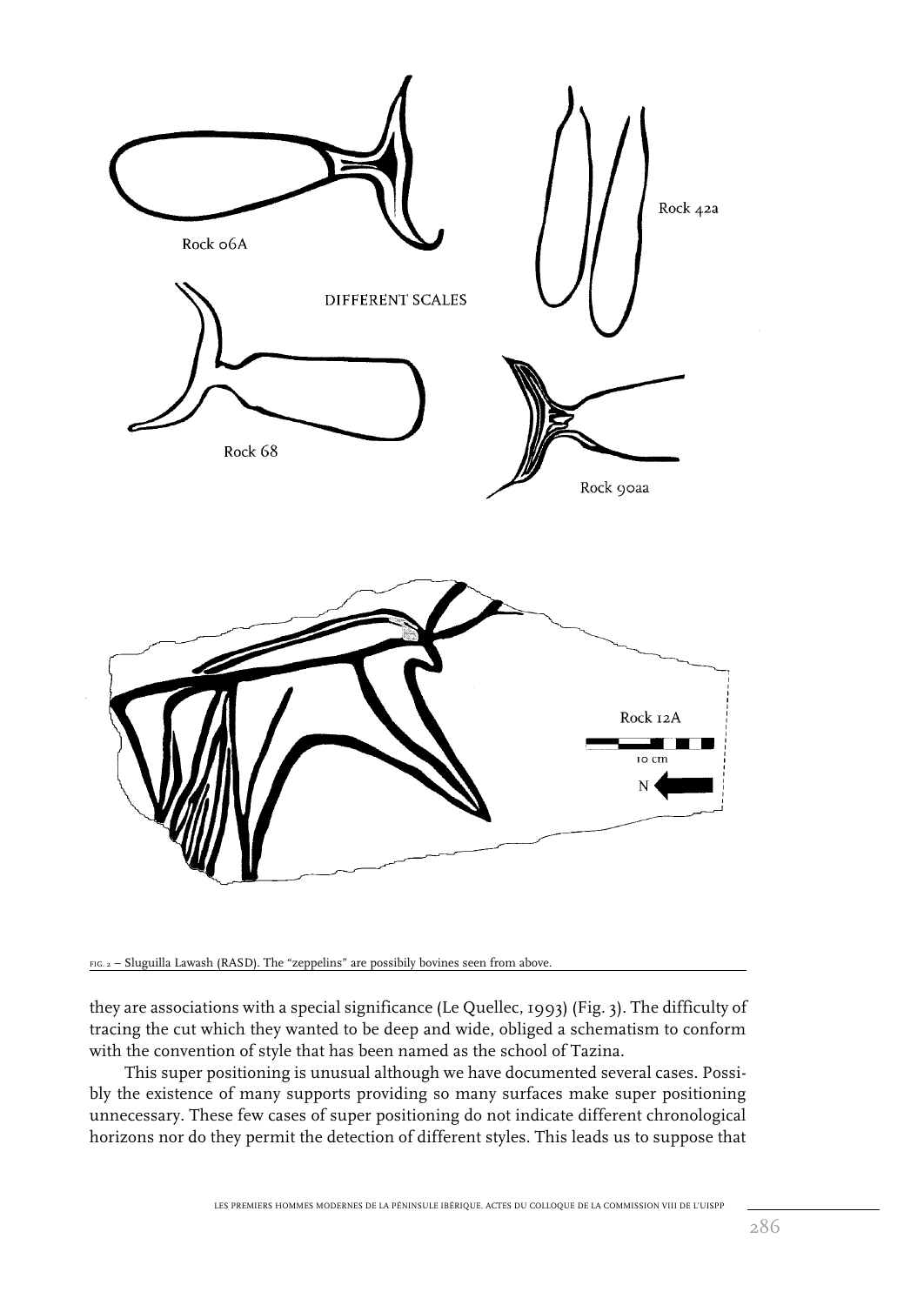

FIG. 3 – Sluguilla Lawash (RASD), Engraved rock 12A. Two animals on one.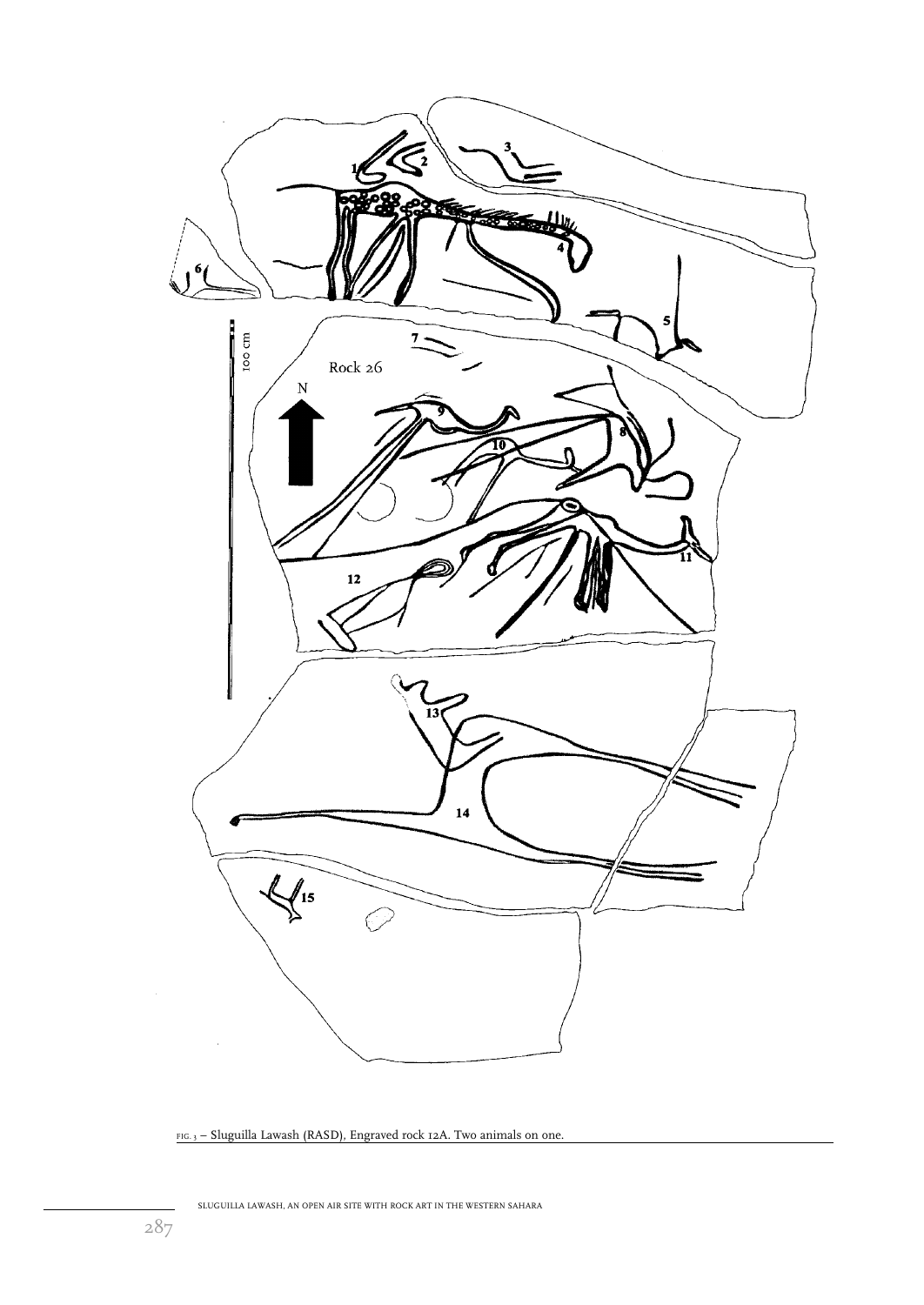the carvings were carried out within the same chronological horizon, within a range more or less wide, but which clearly shows the same cultural stage that was developed in this zone that disappeared when the area dried out and became a desert.

It should be pointed out that the distortion of some figures, especially in their extremities which have a tendency to elongate, some with no possibility of continuation, until the cut disappears. Also there are incomprehensible lines separate from all parts of the body or which cut through them indiscriminately making it enormously difficult to understand. All these characteristics are considered as belonging to the School of Tazina. Another of the particularities of this style is the idealisation or exaggeration in some figures affecting principally the hair, tales, manes and horns.

# **5. Rocks 26 and 27** (Figs. 4 and 5)

We shall add to this note the description of the rocks 26 and 27.

Rock 26 is one of the most complex in the art of Sluguilla. It is to be found in sector F about 30 m to the West of the route from Rabuni to Bir Lehlu and was described by Milburn (1973) and known through photographs (slides) by Soleilhavoup (1997, 1998). We offer here a direct rubbing (tracing).

The support measures 180 cm wide by 400 cm long and an average thickness of 15-20 cm. The rock has several natural fractures that only affect, in one or two places, the representation and interpretation of the animals. We distinguish 10 determinable figures as well as lines that are indeterminable or very unclear:

- 1. An indeterminate figure with the shape of a sheep-hook (Milburn 1973) or it could be the head of a giraffe represented without details — horns, ears, and details of hair — which would give a clear description.
- 2. An indeterminate figure, similar to the previous one. It is possible that it is the head of another giraffe. In this case it is a little more like the head of an animal. Also it is possible that it corresponds to figure 3. In this case the rock would have fractured after it had been carved.
- 3. An indeterminate figure. It is the hind part where the cervical-dorsal line arrives to the head. It is possible that it corresponds to figure 2 that are separated by a crack.
- 4. A giraffe, perhaps the principal figure of the rock which stands out because of its beauty overall in the representation of its skin, with circles of different thickness, difficult to carry out, even more so due to the hardness of the rock, and because of the hair of the mane. This giraffe is bending, perhaps drinking. We point out that giraffes, because of their long neck, always compensate by spreading their forelegs, supporting in this way the disproportional weight of their necks. The animal is represented with its forelegs separated with a double line in between that could represent movement. Another confusing line that is difficult to interpret is that which leaves from the neck and with a double wavy line reaches the ground. There are other giraffes represented in great detail but without arriving to the level of this one.
- 5. The bovine situated in front of the head of the giraffe that we have described. This bovine only presents the head and the chest, without the posterior part of the body. The bovines with the forward horns are characteristic of Sluguilla as all the bovines are represented in this way. We only found a couple of exceptions where they were much more developed, even as filigree.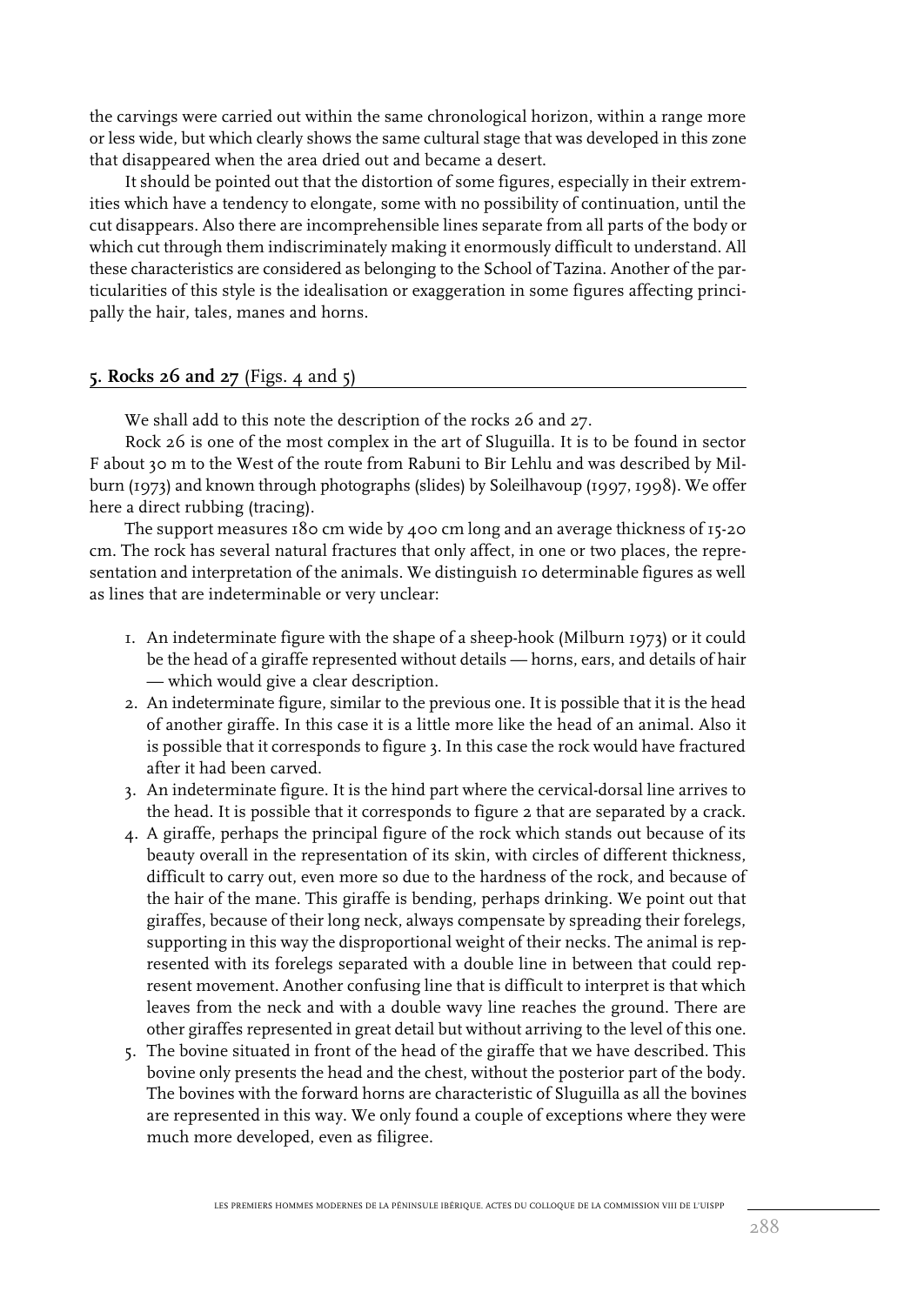- 6. The forequarters of an animal without a head, but with horns pointing backward. Note that the forelegs of the animal are elongated more than normal.
- 7. Three traces apparently aleatory but could have formed part of an animal that has disappeared with erosion.
- 8. Antelope with fantastic or double horns. It is not the only case of an animal with double horns. Perhaps it was the intention of the artist to represent two animals but using the same body. This also happens with rock 12A (Fig. 3). Here apart from the double set of horns there is nothing to suggest two animals. Outstanding are the elongated hind legs that are placed over figure 10. Apart from this the antelope is no different from the others represented in Sluguilla as it has the hunchback characteristic of these animals.
- 9. This could perhaps be an ostrich. Ostriches are animals that appear very frequently in the art of Sluguilla. They are represented in profile, generally complete and often with elongated legs and necks. We also note the ostriches represented with folded wings but here we do not ignore the possibility that in this case they could be some other bird such as the royal bustard.
- 10.Quadruples with their heads turned back, comparable to fig. 4 although more schematic. They can be identified as giraffe thanks to their long necks and little horns (which do not quite touch the antelope). It is worth mentioning also the lengthening of the hind extremities that reach picture number 11 but do not cross it. It is also worth noting that the use of a single line represents the posterior extremities, belly, and anterior extremities, which is usual in other animals in Sluguilla.
- 11. We find here a very complex animal. We are inclined to think that it is another giraffe. In any case the identification is not definite, it remains to be compared with other figures of similar characteristics and similar complexity. We could be up against another case of the representation of two animals in one.
- 12.In the tracing it is not possible to appreciate clearly the detail of the hooves due to the reduced scale of the reproduction but they are appropriate for a giraffe. The head turned to the rear also reminds us of giraffes. On the other hand the back of the animal is doubtful: the two lines which leave from the beginning of the tail carry on to the end of the support, suggesting the possibility that they represent ropes, although it would be strange place to attach ropes to the animal. It is also remarkable the long line of the under belly, which could be an idealised representation of the sex of the animal, but we do not have any proof or sufficient examples to confirm this.
- 13. An indeterminate figure. Its original aspect causes confusion in trying to establish any identification. Outstanding is the quality of the possible head in the form of a drop, with concentric lines that coincides with what could be the neck.
- 14.A bovine representation of a characteristic shape, formed as a stereotype, not only in Sluguilla but also in other engravings and paintings in the Western Sahara. It has the horns pointing forward and is in a standing position. Made in one line that is almost lost in the area of the horns and the upper part of the neck.
- 15. A large schematic quadruped, placed over bovine number 13. Its legs represent a curious bend in the final part, occupying another plaque of rock broken from the original after the animal had been carved. The head is insignificant, almost an anecdote, it has no tail, no main nor other details which would permit further identification. Its general aspect reminds us of a giraffe, but it could also be a gerenuk (antelope giraffe) due to its straight back, not presenting the inclination characteristic of giraffes.

SLUGUILLA LAWASH, AN OPEN AIR SITE WITH ROCK ART IN THE WESTERN SAHARA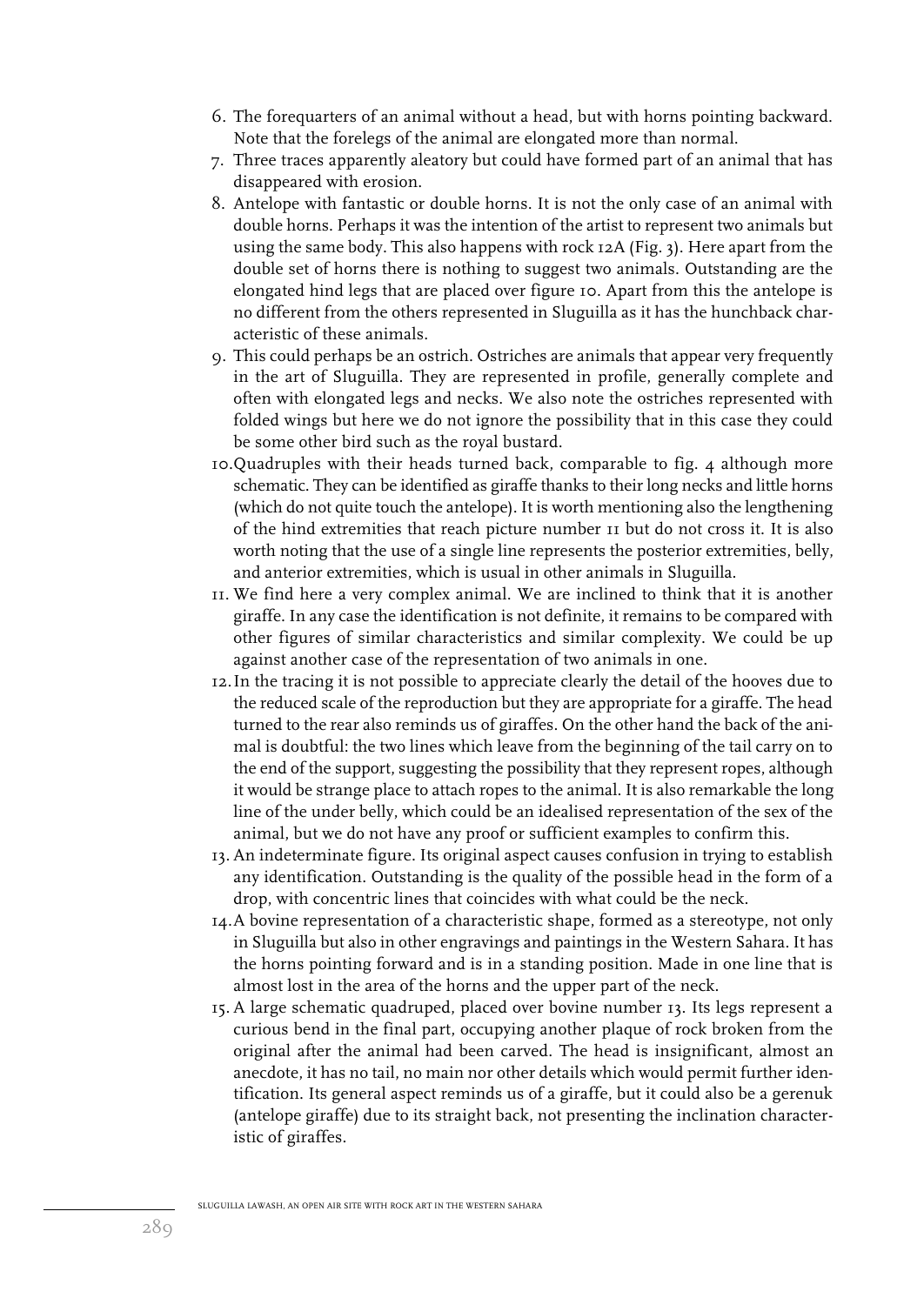16.Figure of an animal that could be an antelope. The only thing lacking is a larger hump. Its position gives a sensation of being alert with its tail straight and its neck slightly lifted.

The Rock 27 we have decided to incorporate in our work not because it is spectacular — which it certainly is — but to contrast the results with the previous articles about it.

We found this rock also in sector F about 20 m from the route Rabuni to Bir Lehlu and about 20 m North of number 26. It is a support  $65$  cm long and  $57$  cm wide with a maximum thickness of 25 cm. It is possible to see on it 5 figures spread over two faces of the rock as can be seen from the tracing. A smaller panel is composed of two zeppelins side-by-side and oriented in opposite directions.

Milburn only described the part with three animals placed one above the other being figure number 9 of his notes; while Soleilhavoup described only the other face of the rock with two zeppelins or what he identified also as traps.

- 1. It shows a line in the interior like the horns supposing it is a bovine seen from a perpendicular aerial perspective — more developed and elongated with almost parallel lines.
- 2. The other smaller one has no decoration within its interior and the horns are slightly curved in elliptic forms.
- 3. The larger panel is formed by three clear figures and individual lines or crossed with those the function of which we do not understand. It function could be decorative, complementary; accidental...This rock is the only case with three super positioning in the whole of the site. Other rocks of Sluguilla have simple superpositions as we have seen in rock 26.
- 4. Quadrupeds with the head turned backwards, with little detail that permits a clear identification. We suppose that they represent a giraffe or an antelope giraffe because of its long neck.
- 5. An antelope typical of Sluguilla with an identification of a hump, long tail and elongated legs. It is placed above the previous figure but also takes advantage of the lines of the posterior extremities as its own. That is to say the line of the chest and anterior extremities are clearly placed one above the other; whilst the posterior takes advantage of its line forming one and possibly denoting a short period of time which passed between the carving of one figure and the other.
- 6. Giraffe with few anatomical details compared to number 4 on rock 26. There is only an outline, but the form of the cervical dorsal line and also the head does not cause confusion.

The characteristics of the terrain and the situation of the carved rocks help to imagine how these ancient settlers could live in Sluguilla Lawash; the animals represented were probably hunted by the men who patiently waited for them behind the gentle slopes, which in those days were probably covered with steppe vegetation, and of which they took advantage to ambush the many animals which go to drink during (beure durant) day and night. The vegetation could not have been very dense, as it did not cover the rocks on which the engravings were carried out.

Due to all these artistic engravings we know that this was a zone occupied by prehistoric men, probably a society of hunters and collectors, where hunting, due to the characteristics of the terrain, had great importance. The artistic representation should be given a great cultural importance so that everyone shall know the significance.